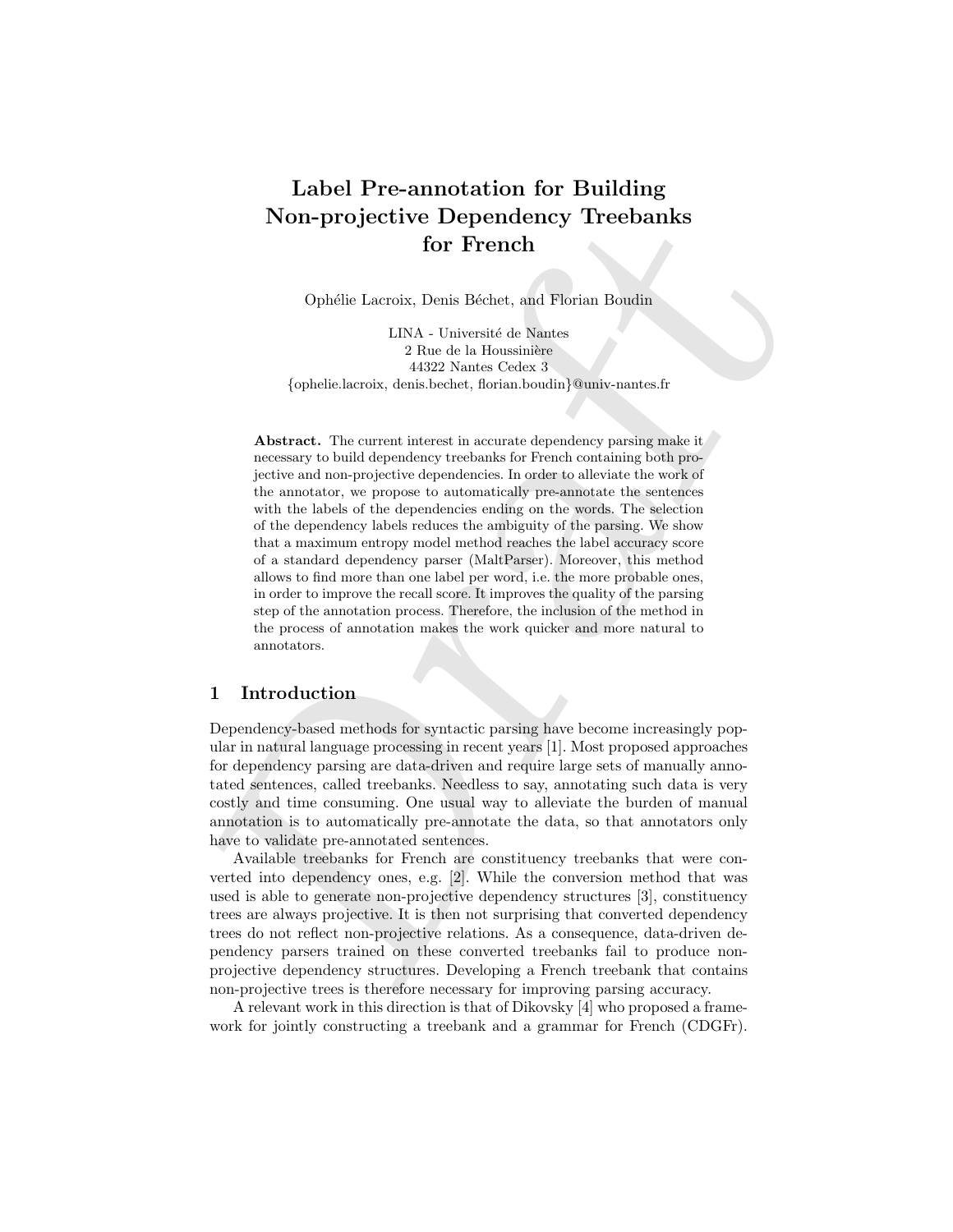The result of this work is a treebank consisting of 3030 sentences annotated with dependency structures (projective and non-projective) along with an annotation environment called CDG Lab [5].

In CDG Lab, annotating a sentence is a three-step process. The first step is the manual pre-annotation of the sentence. It consists of selecting either a grammatical class or a dependency label for each word through a selection form. The computational time of the second step, the dependency analysis, is exponentially proportional to the number of selected labels per word. So, the selection of one label per word restrains the search space of the grammar-based analysis and then make the analysis practical. The last step is a manual validation.

opennessy areas and only algo the metrosic state and the propose and summation of the main of DG 1ab (5).<br>
The CDG 1ab (5).<br>
The manual pre-amotation of the senerce is a three-step process. The first step is<br>
the manual p Filling the selection form is a tedious task for the annotators. In this paper, we propose to automatize the sentence pre-annotation step in order to alleviate the work of the annotator through the building of large dependency treebanks. We replace the selection form by a method using a maximum entropy model to provide dependency labels and selecting one or more dependency labels for each word depending on their probability score. The method reaches the label accuracy scores of a standard data-driven parser, MaltParser [9], in addition to providing more than one label per word. Moreover, this number can be controlled to impact positively the grammar-based dependency parsing. Then, the parsing step becomes a trade-off between the preservation of a high recall score and acceptable parsing time in order to reduce the error correction rate and therefore the whole time of the annotation process. Finally, the use of the automatic label pre-annotation tool facilitates and speeds up the creation of new large French dependency treebanks containing both projective and non-projective trees.

The rest of this paper is organized as follows. In Section 2, we first review the related work on methods for building dependency treebanks. In Section 3, we present the background of dependency parsing and describe the process of annotating a sentence in CDGLab. Then, we detail our automatic pre-annotation method in Section 4 and examine the results in Section 5. Finally, we discuss the benefit of the pre-annotation process in the building of dependency treebanks in Section 6 and conclude.

# 2 Related Work

Dependency treebanks are now available for many languages [6]. Depending on the available tools and resources, sentences may be fully or partially annotated with Part-Of-Speech tags and dependency relations.

On the one hand, conversion methods can be applied to convert constituency treebanks to dependency ones. The converted treebanks require no or very few corrections after conversion due to the quality and quantity of the syntactic and grammatical information given by the original constituency treebanks. Such kind of method has been applied to French and also to English through the building of the Penn Treebank [7].

On the other hand, the development of large treebanks requires several automatic and manual steps. The automated steps occur on various levels of analysis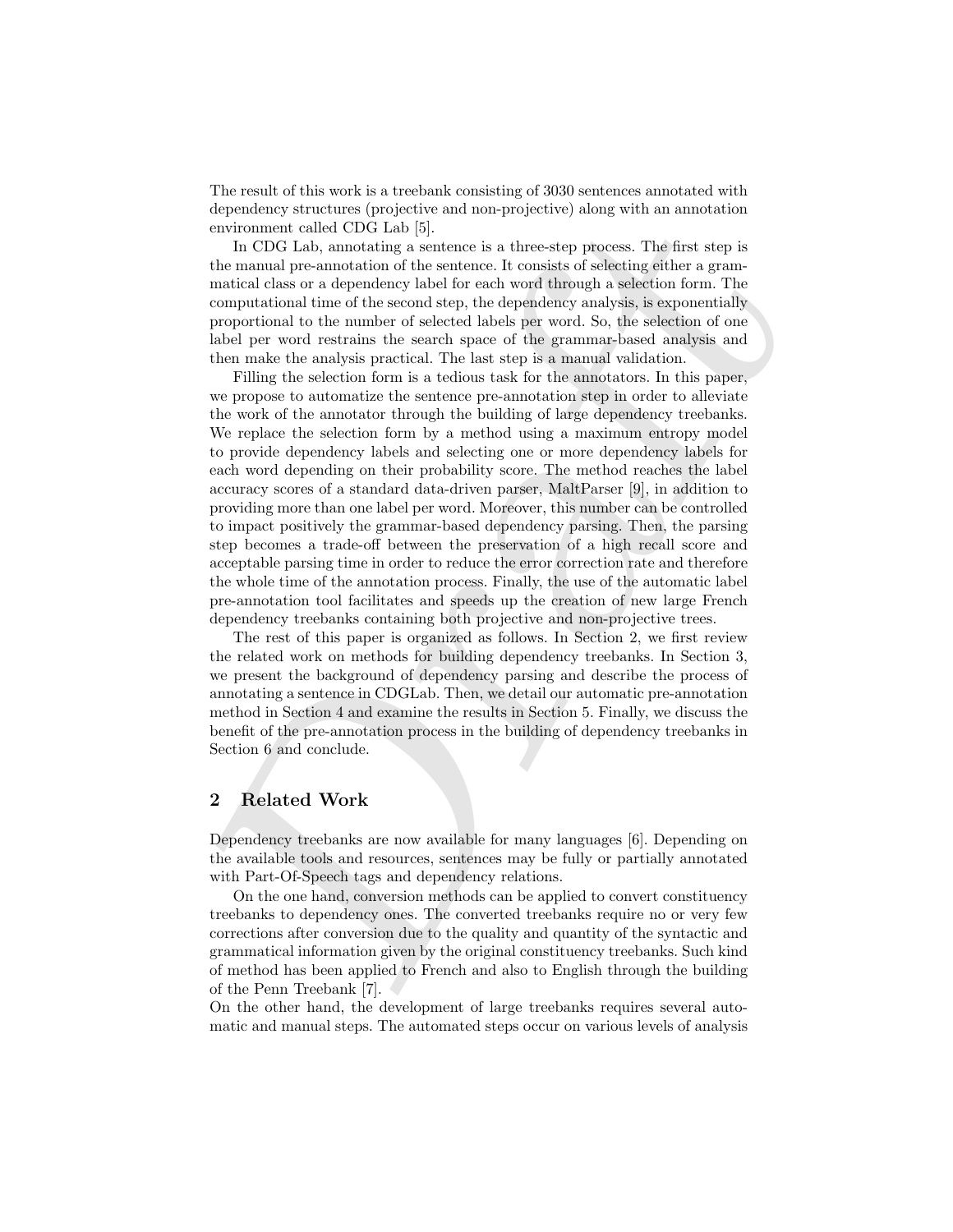(segmentation, POS-tagging, parsing) and require the validation of the annotators. The benefit over the conversion methods is to be independent from other formalisms like the constituent one. For example, the annotation process of the Prague Dependency Treebank [8] includes its own level of analysis (e.g. morphological, analytical, tectogrammatical). Furthermore, many tasks on treebanks building exploit the performance of a data-driven dependency parser, such as the MaltParser  $[9]$ : this is the case for various work (e.g. for Indonesian [10], Latin [11], Turkish [12]) to pre-annotate their data.

An example of a dependency treebank built from scratch is the speech dependency treebank for French. Here, Cerisara and al. [13] perform a manual segmentation step before the tagging and parsing steps. Nevertheless, in our work, we do not want to use a converted treebank to train a model because it does not include non-projective trees. And, in order to provide trees consistent with the CDGFr, we do not use a data-driven parser.

tower the density between two conversion the<br>constrained by the sympathenia with the construent one. For example, the a<br>montative process of the formulas in the construent one. For example, the a<br>readisfy increases of the The automatic pre-annotation process often includes POS-tagging. In the case of non-projective dependency parsing, Alfared and al. [14] showed that the upstream disambiguation of POS-tagging is not sufficient to disambiguate the grammar-based parsing. Our annotation process uses a pre-annotation step which selects one or more dependency label for each word as well as the POS. The spirit of this particular task is in the way of supertagging [15]. But, here we want to predict a single information, the dependency label rather than a complex structure like a type (Categorial Grammar) or an elementary tree (Tree-Adjoining Grammar). The complexity of this task is halfway between POStagging and supertagging.

#### 3 Annotation Framework

#### 3.1 Background

The dependency representation allows to represent both projective and nonprojective relations existing in natural languages. A dependency tree containing at least one non-projective dependency is called non-projective. For a dependency  $h \stackrel{l}{\rightarrow} d$  the label l represents the function binding the head h with the dependent d. Such a dependency is non-projective if at least one word located between the head and the dependent of the dependency does not depend on the head. Figure 1 presents an example of a non-projective dependency tree where the non-projective dependency connects a verb with a distant clitic.

The categorial dependency grammar of French [4], used to build the trees, has 116 different dependency labels. All dependencies with the same label describes specific information about the syntax of French. Most of the dependency labels can be gathered into larger syntactic groups describing more general information. For example, objects are separated into 7 dependency labels differentiating the grammatical cases (dative, accusative, etc.). Most of the dependency labels (89) are exclusively associated with projective dependencies. But some of them can be associated both with projective and non-projective dependencies. Among the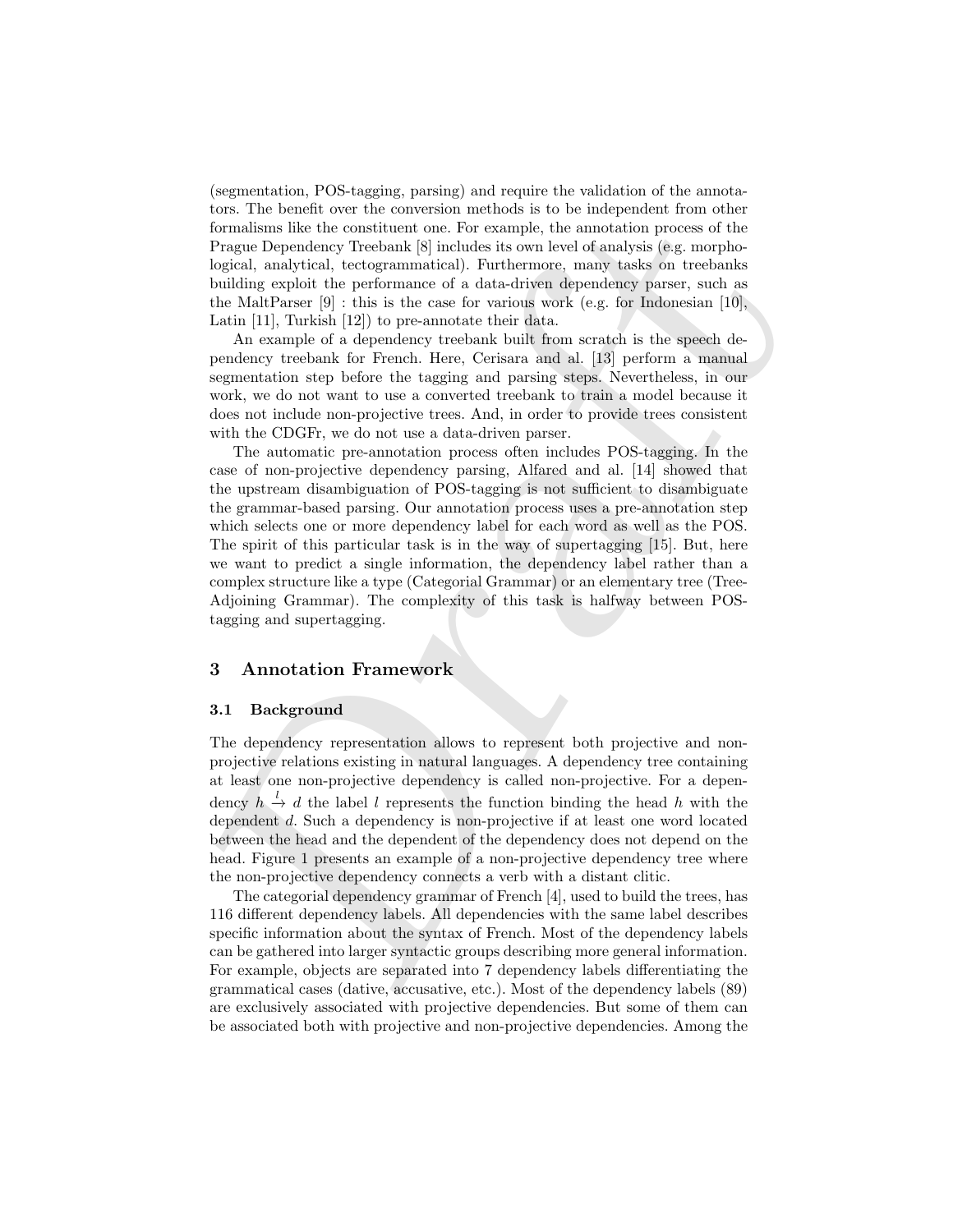

Fig. 1. Dependency tree for the sentence "Y avez-vous pensé ?" ("Did you think about it ?"). The clitic "y" ("it") depends on the verb "pense" ("think"). It refers to the indirect object of the verb (dative case).

23 dependency labels that can be combined with non-projective dependencies, the most frequent ones are clitics, negatives, objects, reflexives and copredicates. Four dependency labels are exclusively associated to non-projective dependencies, they are particular cases of aggregation, copula, comparison and negation.

Fig. 1. Dependency tree for the avera – volume penale ?<br>
Fig. 1. Dependency tree for the sentance "Y averaging peak ?" ("Didyou think shout in ?"). The ditic "y" ("ii") depends on the verb "peace" ("think"). It refers to The categorial dependency grammar of French, the non-projective dependency treebank and the parsing and treebank development environment that we use in this study is not yet publicly available, we have recovered them directly from the authors. In our work we use a treebank made up of sentences of various grammatical styles. A large part of these sentences (64%) were initialy used to develop the grammar of French. The whole corpus gathers several corpora composed of sentences from newspaper,  $19^{th}$  and  $20^{th}$  century literary works and plain language. We will call the joining of these treebanks the CDG Treebank. It is composed of 3 030 sentences (42691 words). Each sentence is paired with a dependency tree. The number of non-projective trees reaches 41.2% of the CDG Treebank. But, among all the dependencies, the non-projective ones represent 3.8% of all dependencies. The rate of non-projective dependencies varies from 1.3% to 4.9% according to the corpus<sup>1</sup>.



Fig. 2. Dependency tree for the sentence "Il ferme les yeux, aveuglé." ("He closes") his eyes, blinded."). The modifier "aveuglé" ("blinded") depends on the subject "il" ("he").

 $^{\rm 1}$  The sentences that were used to develop the grammar were choosed to cover all the syntactic phenomenon of French including the non-projective ones. Consequently, the rate of non-projective dependencies is more significant in the development corpus.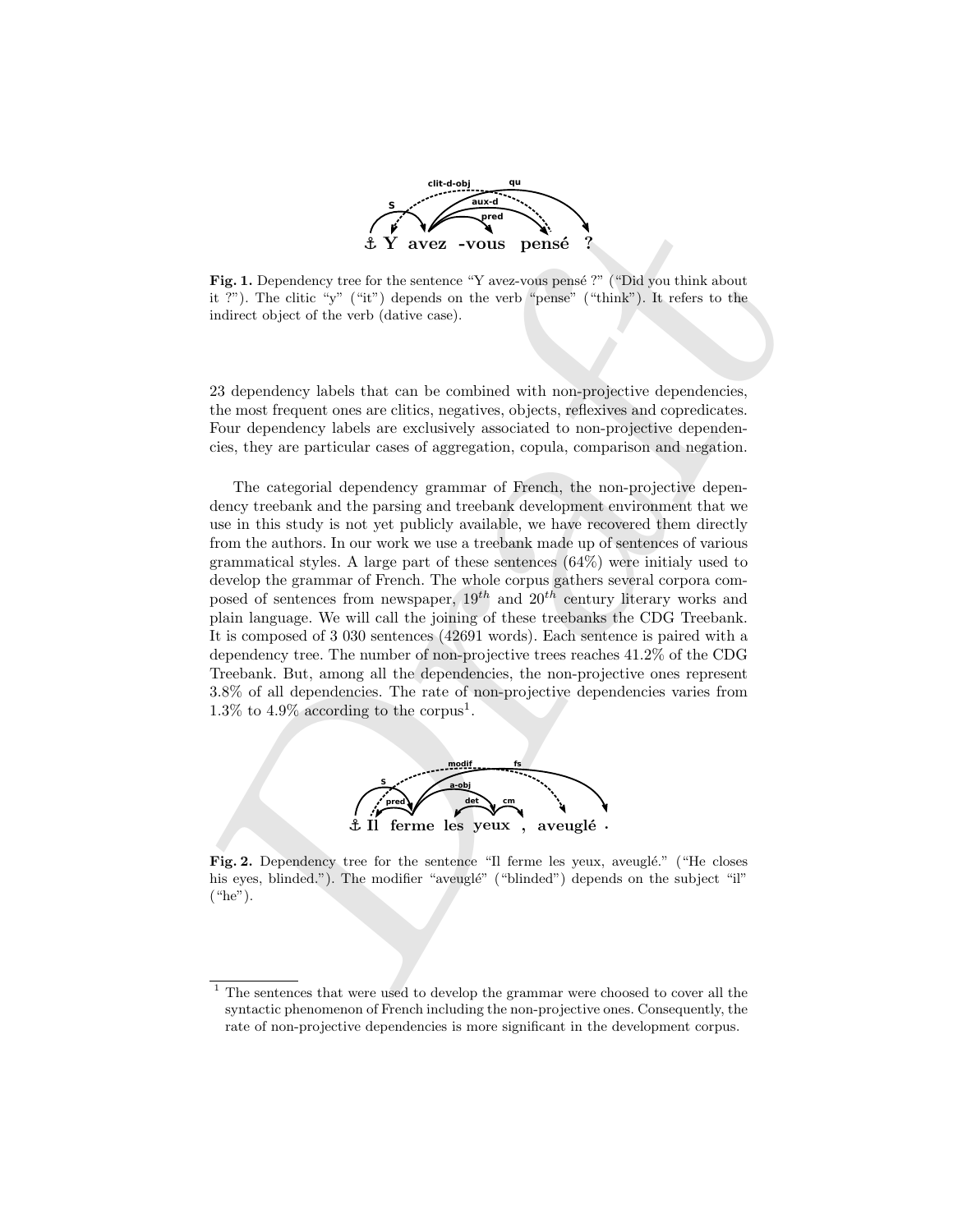#### 3.2 Annotation Process

The annotation process we propose includes four steps :

- sentence segmentation;
- automatic label prediction;
- dependency analysis;
- validation of the dependency tree.

The sentence segmentation is performed through a segmentation module which selects the longer lists of tokens recognizable by the lexical version of the CDGFr<sup>2</sup>. Here, we focus on the second step for which the role is to select the proper dependency label of each word<sup>3</sup> . Here, we call "the label of a word" the label of the dependency coming from the head to the word that is the dependent of the dependency. These labels correspond to the grammar's categories. For example, the labels of the words for the sentence used in Figure 2 are shown in Figure 3.



Fig. 3. The corresponding labels of the words for the sentence "Il ferme les yeux, aveuglé.".

Each word is also associated with a set of possible grammatical classes. The grammatical classes are extended tags (compared to classical part-of-speech tags) used by the CDGFr to categorize the words. The possible labels depend on the set of the possible classes of a word. Among these given possibilities, our goal is to select one or more labels for each word that are consistent with the categorial dependency grammar. The automatic procedure of this particular step is explained in detail in Section 4.

The annotheian process we propose includes four steps :<br>
sentence segmentation;<br>
- entrantation below procedure through a segmentation module which<br>
- entration of the dependency tree.<br>
- entration of the dependency tree. This pre-annotation step reduces the ambiguity of the next step, the grammarbased dependency analysis. Here, a CKY-based algorithm is applied to find all the possible dependency trees for the sentence. With the label pre-annotation, the analyser only considers the rules in adequacy with the selected categories (labels). This way, the number of generated dependency tree candidates greatly decreases. For example, the analysis of the sentence presented in Figure 2 generates 1518 (projective or non-projective) dependency trees without restrictions on labels. Selecting the proper labels reduces the number of possible dependency trees to 2.

Finally, the fourth step of the annotation process is validation. The task of the annotator involves annotating positively or negatively the dependencies of

 $\sqrt{2 A}$  recognizable list of tokens is a list constituting a lexical unit and not included in a black list which excludes some frequent errors of concatenation.

<sup>3</sup> We call words the possible combination of tokens that form a lexical unit. For instance, "Président Bill Clinton" has three tokens but corresponds to one word.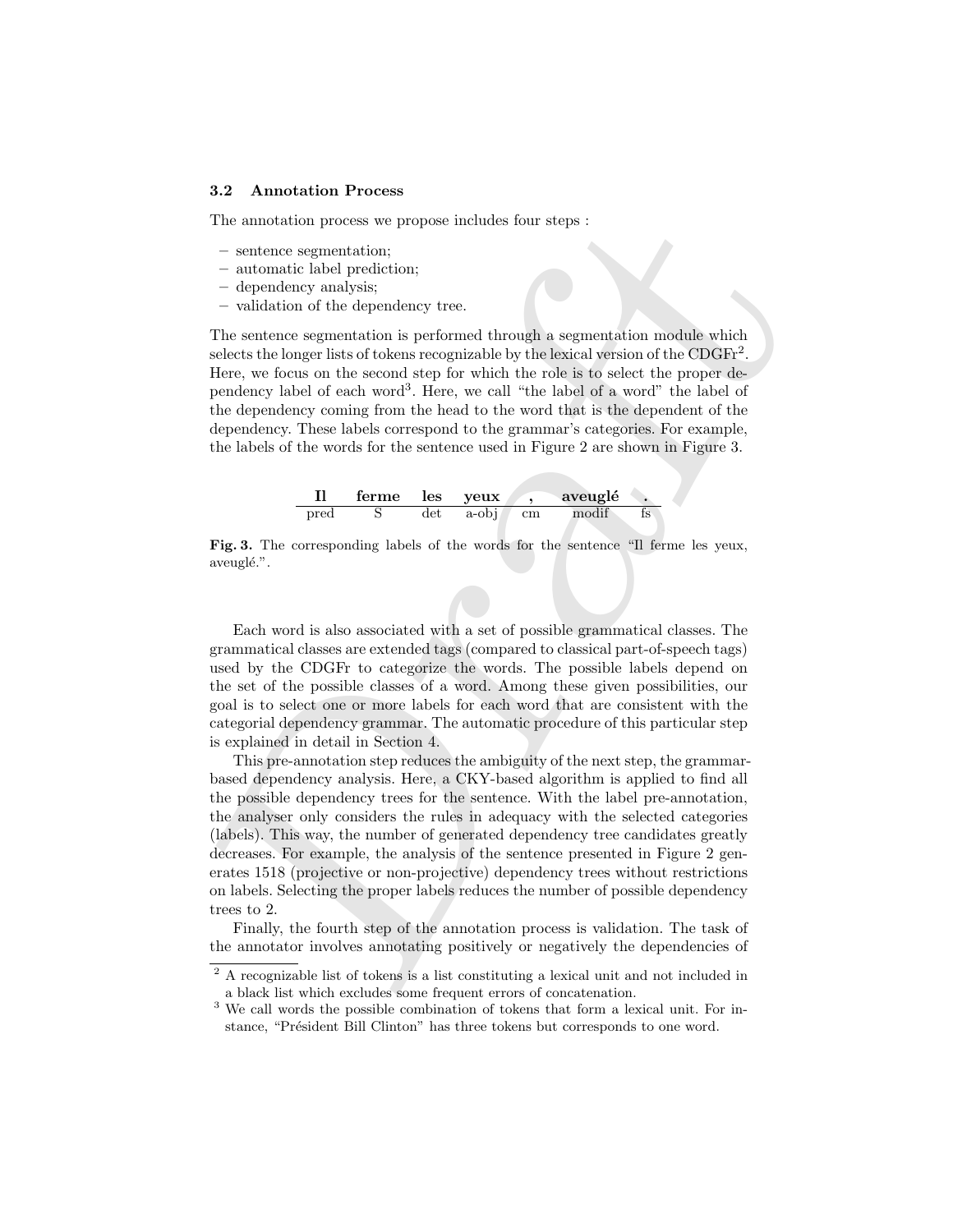the resulting dependency tree and selecting the proper label and segmentation of the words for which a wrong label or segmentation was selected. Afterwards, a new analysis (iteration step) is performed taking account the annotations to approach the correct dependency tree (consistent with the grammar). This step can be performed as often as necessary and can include again the different steps of the pre-annotation process.

## 4 Sentence Pre-Annotation

Automatic label pre-annotation is the core of our annotation process and requires information about words and their grammatical context. Accordingly, we start by tagging the Part-Of-Speech tags.

#### 4.1 POS-Tagging

The categorial dependency grammar makes use of 18 grammatical classes to categorize the words (e.g. noun, verb) and 10 for punctuation marks (e.g full stop, semicolon). The disjunction of some classes (e.g punctuation, particular verb types) is not necessary from a tagging point of view and can be ambiguous. Moreover, this tagset is not in adequacy with the tagset standardly used in French POS-taggers. Thus, in order to use a standard POS tagger and a tagset standardly used by the (French) community, we decided to convert our tagset into the TREEBANK+ tagset. This tagset consists in 28 tags extended from the classical tags used by the French Treebank [2], known to be efficient for parsing [17]. Furthermore, this tagset is used by MElt, a well studied French POS-tagger that achieves more than 97% accuracy on French [18].

or the words of which is atong note or segmentation was select. A relevants a new analysis (iteration step) is performed taking account the aroundations to approach the orrered dependent with the grammage). This step can Most of the grammatical classes correspond to TREEBANK+ tags, but some classes (e.g expletives, collocations, partitives) have no equivalent tags. These ones would make a direct conversion ambiguous. Therefore, we decided to conduct a mixed conversion. First, we tag automatically the whole corpus with the MElt tagger. Second, we correct the tags using basic rules for correction referring to the (non-ambiguous) original grammatical classes annotated in the CDG Treebank. The rate of correction on the tagset conversion reaches 6%. The most frequent errors are due to the ambiguity existing with adjectives acting as common nouns or past participle verbs acting as adjectives. Furthermore, some errors appear because of the differences between the sentences of the training corpus, a variant of the French Treebank [2], used by the MElt tagger and the sentences of the CDG Treebank<sup>4</sup>. The newly converted data are used in the label tagging experiments.

<sup>4</sup> One of the problems is that the training corpus contains very few imperative sentences and the CDG Treebank contains significantly more. Then, MElt is not able to find most of the imperative verbs. A lot of imperative verbs are tagged as indicative verbs. Others are tagged as nouns because this conjugated form are often located at the start of sentences with a first capital letter. and often tags the personal pronoun "tu" ("you") as a verb because "tu" is also a conjugated form of the verb "taire" ("keep quiet").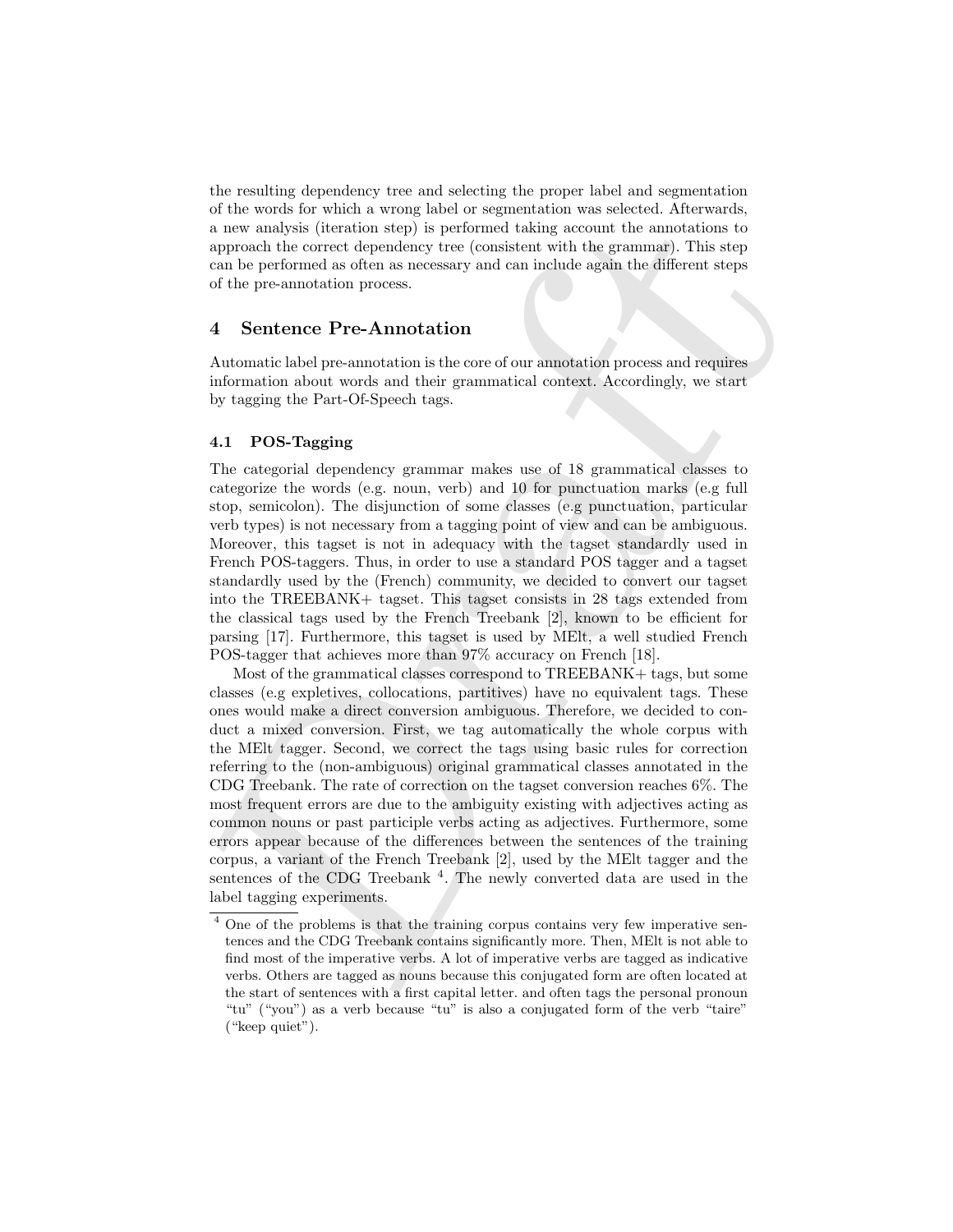#### 4.2 Label Pre-Annotation

Henc, the goal is to final the labels<br>be in ract the dependentials sets consider with the proof of the annuators. We need which as a model method is considered to consider the model of the model of the label model is the Here, the goal is to find the labels but not the dependencies associated with the words. This automatic step should alleviate the work of the annotators. We need to use a rapid method to conduct the tagging. The parsing methods, trying to find both the label and the dependency, achieve equivalent scores (label accuracy) to these obtained by a method dedicated to tagging. However, we want to produce, for each word, a restricted list of the best labels with their probability scores. Therefore, among the probabilistic graphical models we choose the maximum entropy model (MaxEnt) [19] to achieve this task because of its speed and the fact that the words are tagged independently<sup>5</sup>.

To predict the labels, we try different combinations of features and test results. The features result in a combination of information from the lexical and grammatical context (a window size of 7 around the words and of 11 around the POS-tags). Then, we retrieve the 20 best labels for each word from the tagging. The list of labels is pruned from the labels which are not in the list of possible labels.

#### 4.3 Label Sorting

Our model allows to keep control over the number of labels assigned to each word. In order to reduce the ambiguity, we want to eliminate the bad labels (i.e. the less probable ones) from the list of possible labels while preserving a high recall score. Each label (associated with a word) gets a probability score from the pre-annotation step. So, for a word, the idea is to eliminate the labels for which the probability score  $p_{max}$  is lower than  $\alpha.p_{max}$  where  $p_{max}$  is the probability of the best label (the more probable one) and  $\alpha \in [0,1]$ .

# 5 Experiments and Results

#### 5.1 Experimental Settings

To evaluate the label pre-annotation process, we conduct a 10-fold cross-evaluation on the CDG treebank. Each experiment is performed on sentences POS-tagged with Melt.

To estimate the results, we calculate the precision of the label pre-annotation at rank one. It means, we calculate the percentage of words for which the first assigned label (i.e. the more probable) is the correct label. This precision corresponds to the label accuracy (LA) calculated on the output of a dependency parsing. Furthermore, we want to find a trade-off between increasing the recall on label accuracy and preserving a small number of labels per word. So, we evaluated the interest of the label sorting by varying the  $\alpha$  parameter and connecting the recall with the number of labels assigned to each word.

<sup>5</sup> We use the software Wapiti [20] which is able to deal with a large tagset.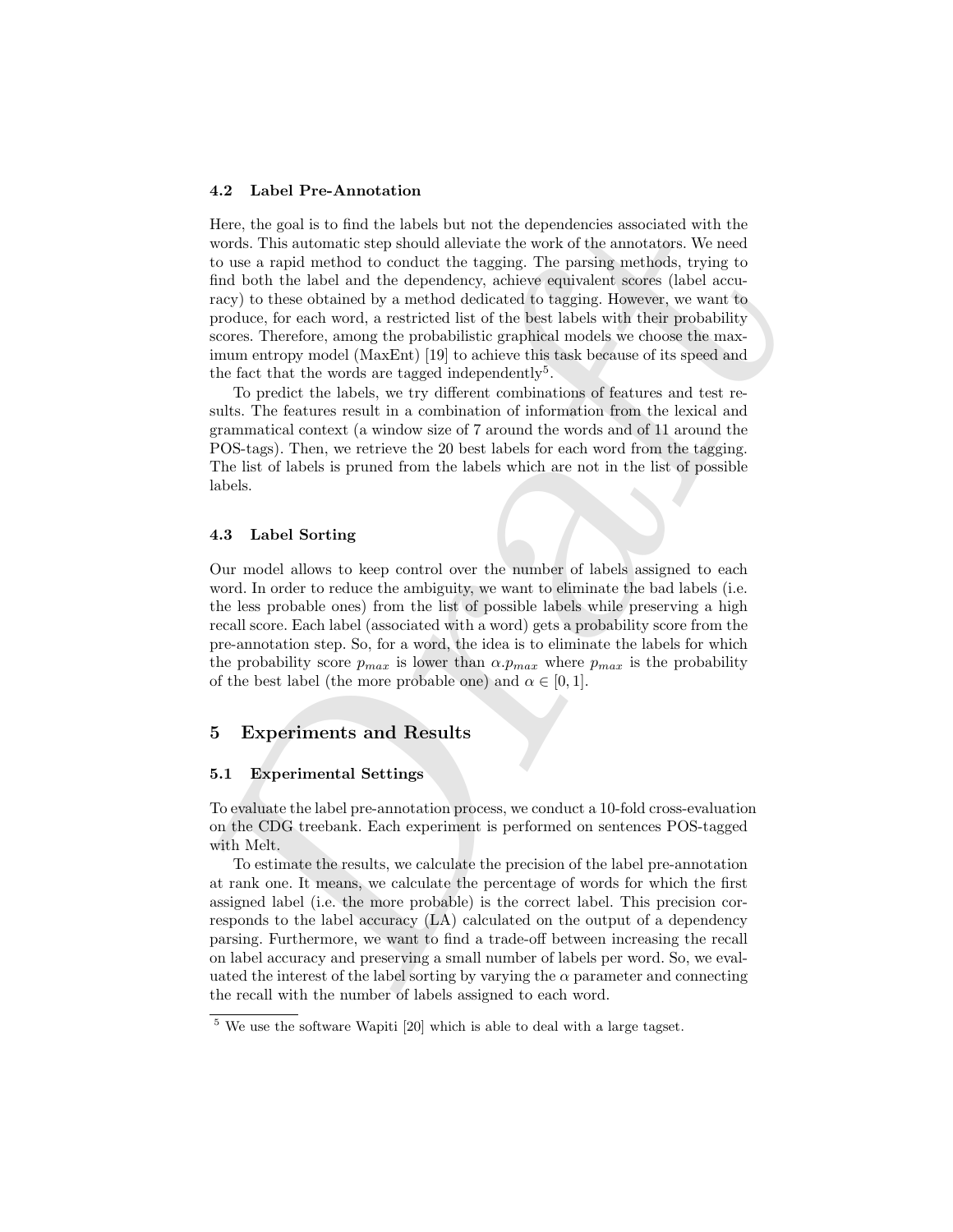#### 5.2 Results of the Label Pre-Annotation

Table 1 presents the results of the label pre-annotation. The scores do not reach the scores of projective dependency parsing of French that achieve more than 88% label accuracy. Actually, the scores are not comparable because of the constitution of the treebanks exploited in standard work. These commonly exploited French dependency treebanks, in addition to being projective, contain more sentences and use a smaller label set. Thus, to establish a baseline, we trained a transition-based parser, the MaltParser [9], on the sentences of the CDG Treebank. To exploit the potential of MaltParser we tested its available algorithms for non-projective dependency parsing. The best scores result from the use of the covnonproj algorithm and optimized features. Our label pre-annotation scores are slightly better than the label accuracy obtained from the data-driven dependency analysis.

Table 1. Evaluation of the label pre-annotation comparing our method with the performances of MaltParser.

|                          | Label accuracy |              |               |              | Sentence accuracy |              |  |
|--------------------------|----------------|--------------|---------------|--------------|-------------------|--------------|--|
|                          | All            | Proi.        | Non-proj. All |              | Proj.             | Non-proj.    |  |
| Our method<br>MaltParser | 84.7<br>83.0   | 84.9<br>83.6 | 78.6<br>69.2  | 24.4<br>24.3 | 26.4<br>26.3      | 22.1<br>21.7 |  |

Table 1 researcs the results of the balled present<br>antariation. The scores of projective dependency parsing of Freued In<br>the active one than stitution of the tree-balls, the secrec are not comparable because of the cost<br>s An interesting question is whether the non-projectivity affects the results. Table 1 also shows the accuracy of the label pre-annotation on the words for which a projective dependency ends on, in the original dependency tree, and for which a non-projective dependency ends on. The accuracy on words associated with a non-projective dependency achieves a lower score than for the words associated with a projective dependency. But, we note that our method achieves a better score than the MaltParser, on the words originally attached with a non-projective dependency. However, due to the small number of non-projective dependencies in the treebank (4%) the global score is weakly affected. The lower scores for words associated with non-projective dependencies can be explained by the fact that they are often attached by distant dependencies. This is not the case of current negation or clitization but some labels such as the aggregation or co-predication commonly attach distant words. Moreover, the context of distant dependents greatly differs from a sentence to another and thus cannot be learnt by the model.

Table 1 shows as well the accuracy on the sentences for both projective and non-projective ones. The non-projective dependencies do not represent a large part of the dependencies but are spread on many sentences (40%). So the effect of the non-projectivity on the accuracy on sentences is important.

A closer look shows that the best scores of accuracy among the different labels are achieved by the most frequent labels. They cover the most general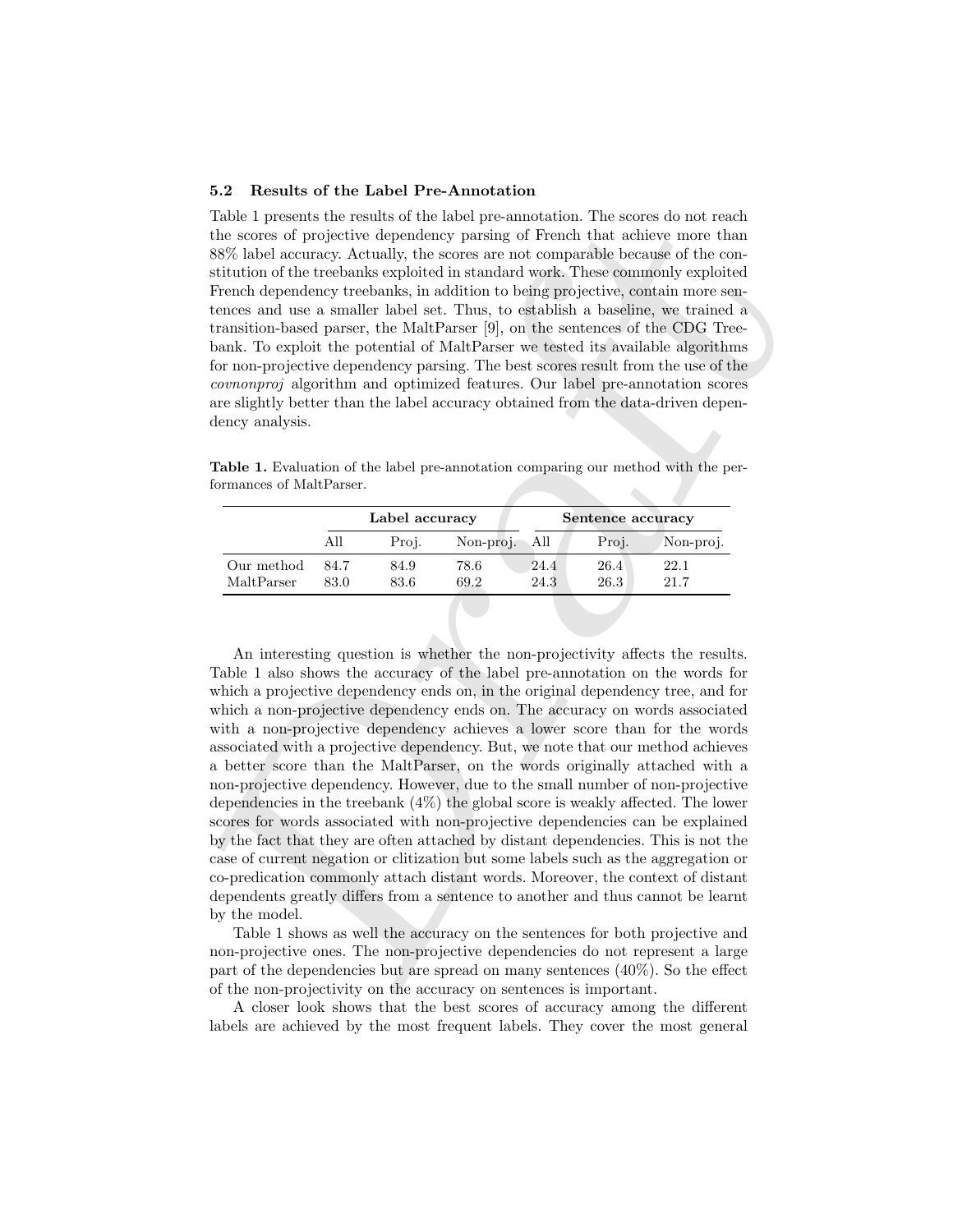syntactic function of French as subject, accusative object, determiners, modifiers, genitive prepositions. Likewise, the less frequent labels, describing very particular syntactic roles, are often subcategories of more general functions as the copulas, the auxiliaries, the object, etc. There are 34 labels appearing less than 20 times in the corpus which represents almost one third of the labels. These rare labels are not found at high ranks. This problem shows the importance of the label sorting. It allows to reach the second or more probable label for each word according to a given threshold. Figure 4 presents the results of the label sorting method as described in section 4.3. It highlights the progression of the recall according to the average number of more probable labels retrieved per word. For this experiment, the  $\alpha$  parameter varies from 1 to  $5.10^{-5}$ .



Fig. 4. Evaluation of the recall depending on the average number of labels found applying a sorting based on the probability scores.

#### 5.3 Benefits of the Label Pre-Annotation on the Parsing Step

We evaluate the effect of the label pre-annotation on the parsing step of the annotation process (i.e. parsing with categorial dependency grammar). We present, in Table 2, the best parsing score we could obtain and the parsing time induced. The evaluation is performed on the CDG Treebank. The attachment scores are computed on the best dependency tree of each parses<sup>6</sup>.

The first experiments are performed using the values of  $\alpha$  indicated on Figure 4. For each experiment, the  $\alpha$  parameter is fixed for the whole corpus. The last experiment is performed varying the  $\alpha$  parameter according to the length of each parsed sentence. The longer the sentence, the higher (restrictive)  $\alpha$  is.

 $6$  The best dependency tree is the tree having the most correct dependencies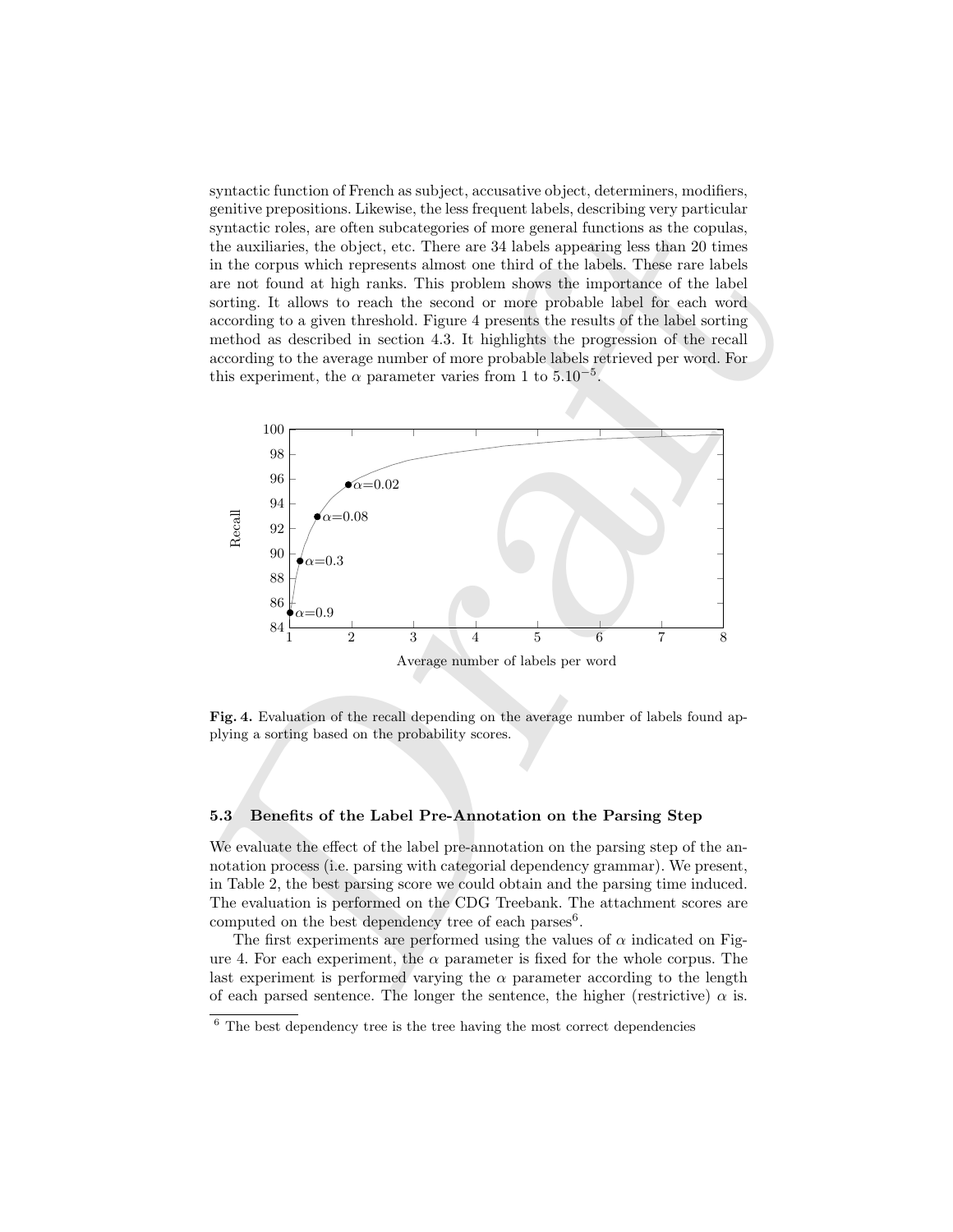The first threshold starts with  $\alpha = 0.006$ , allowing high recall scores for short sentences (< 10 words). Then, intermediate floors are defined until the last one  $(\alpha = 0.9)$  which preserves a small number of labels per word in order to parse the longest sentences (> 50 words) in reasonable time. Overall, defining progressive floors allows to find a trade-off between the parsing time and the attachment scores on the whole corpus. The goal is to conduct both a pre-annotation and a dependency parsing which are both accurate and not to long, in order to speed up the annotation process and alleviate the work of the annotator.

| Label sorting Labels/words | Scores |  | Time (sec./sentence)                                                               |  |
|----------------------------|--------|--|------------------------------------------------------------------------------------|--|
|                            |        |  |                                                                                    |  |
| 1.01                       |        |  | 0.3                                                                                |  |
| 1.17                       |        |  | 0.8                                                                                |  |
| 1.45                       |        |  | 2.3                                                                                |  |
| 1.95                       |        |  | 7.2                                                                                |  |
| 2.04                       |        |  | 3.0                                                                                |  |
|                            |        |  | LAS UAS<br>77.62 83.59<br>81.10 86.47<br>87.40 91.34<br>91.94 94.62<br>90.16 92.89 |  |

Table 2. Evaluation of the dependency parsing using the pre-annotation tool to assign one or more labels to each word. We present the best labelled attachment score (LAS) and the best unlabelled attachment score (UAS) that could be reached with this method.

We notice that the attachment scores increase slowly while the parsing time increases exponentially using a fixed  $\alpha$ . The parsing time is decent for short sentences but explodes for long sentences when the number of pre-annotated labels per word is too large. The use of a progressive  $\alpha$  is an interesting alternative which increases the attachment scores for short sentences (i.e. better chances to get the correct dependency tree increasing the label recall) and decreases the parsing time for the long ones (allowing to build at least one tree in a reasonable time).

# 6 Discussion about the Annotation Process

sense<br>the context (5 or 0.000); then moremones and momber of kabs per word in order to parse the<br>since ( $\alpha = 0.98$ ) which persenves a small number of kabs per word in order to perser<br>the longest sensitives ( $5$  or 000) in In order to estimate the impact of the pre-annotation step in the development of a dependency treebank we propose to annotate a small set of sentences from the different sub-corpora of the French treebank Sequoia [21]. We evaluate qualitatively the annotation process for two methods. The first one is the method using our automatic pre-annotation process, and the second one is the manual annotation process that uses word's label selection form. For a fair comparison of the methods, the annotation is performed on equivalent sentences (i.e. equivalent lengths).

The annotation of the sentences shows that our methodology is more suitable for the annotators. An advantage of the automatic pre-annotation is to skip the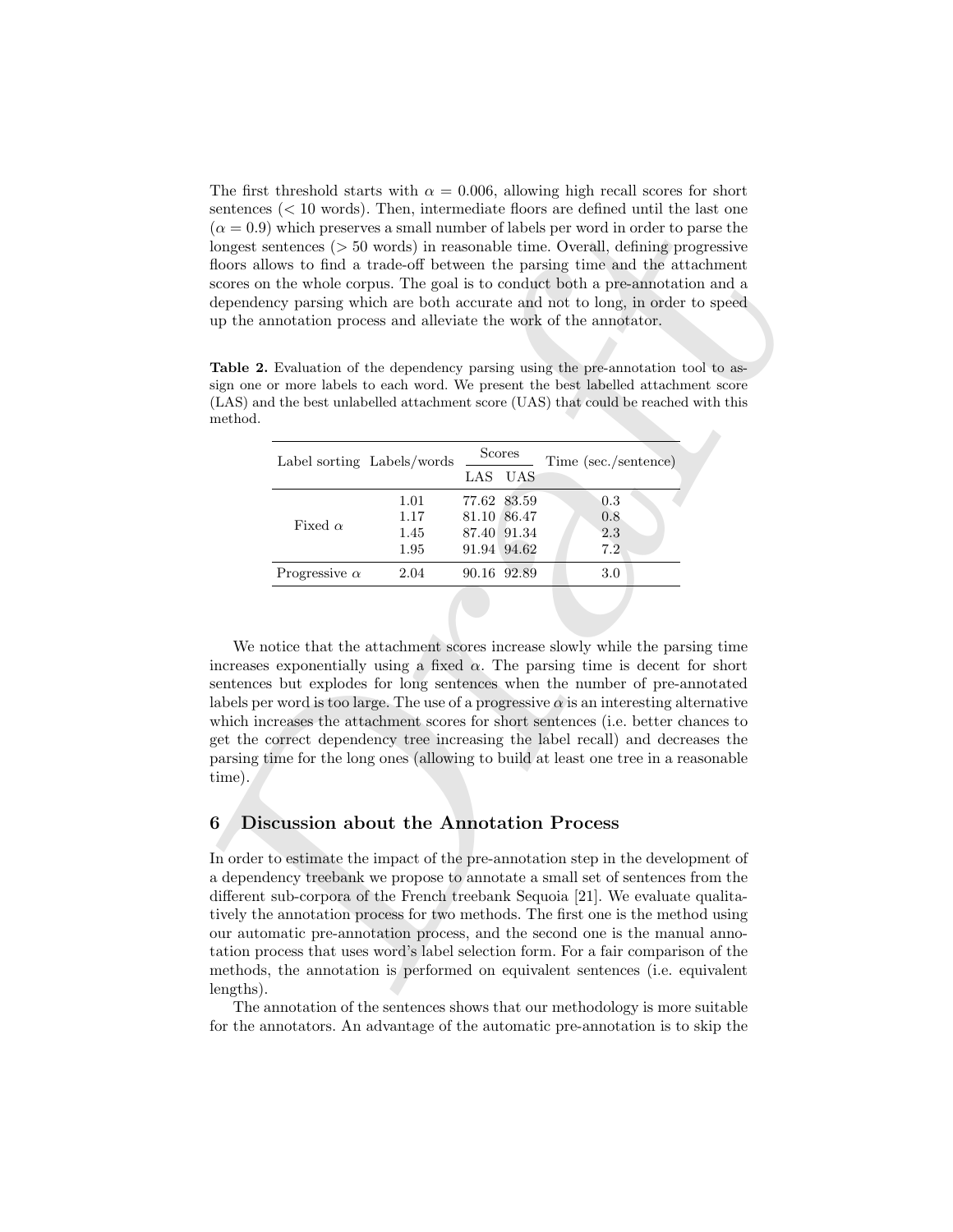fastidious step of pre-selecting the labels. The annotators only have to validate the dependency trees. The benefit of the pre-annotation process is concrete on sentences of average and small length (<35) but minor on very long sentences. But overall, the average time saved with the first method is around half of the second.

Moreover, the assessment of the annotation highlights that some sentences of the Sequoia treebank are non-projective. The dependency annotation reveals the distant relations and the non-projective constructions that the constituent can not reveal. Around 28% of the annotated sentences have at least one nonprojective dependency.

# 7 Conclusion and Future work

the representsy these three-homotomy (a) and benching the measurements of a<br>non-section of the persimulation process is controlled to the state of<br>the section. The average time saved with the first method is around half o We show that the scores of a label tagging method using a maximum entropy Markov model are equivalent to the label accuracy scores obtained with a standard data-driven dependency parser. These scores do not reach the scores reported in works on projective dependency parsing because finding the nonprojective dependencies is a difficult task. However, the method reaches interesting recall scores which allow to retrieve the right labels while keeping control over the ambiguity reduction. Consequently, this automatic pre-annotation tool included in the whole annotation process relieves the work of the annotators. Part of the time is saved and the annotation process is more accessible. Avoiding the pre-annotation step is greatly appreciated even if the validation step requires some corrections.

Moreover, the evaluation of dependency parsing using the pre-annotation tool shows that we could obtain good scores on non-projective dependency parsing. We plan to improve the sorting of the dependency trees in order to propose a complete parser which is able to deal with non-projective constructions and reach appropriate scores.

# Acknowledgment

The authors would like to thank Danièle Beauquier and Alexander Dikovsky who give some treebanks that they have built.

## References

- 1. K¨ubler, S., McDonald, R., Nivre, J.: Dependency Parsing. Synthesis Lectures on Human Language Technologies 1(1) (2009) 1–127
- 2. Abeillé, A., Clément, L., Kinyon, A.: Building a Treebank for French. In: Proceedings of the Language Resources and Evaluation Conference. LREC 2000, Athens, Greece (May 2000)
- 3. Candito, M., Crabb´e, B., Denis, P.: Statistical French Dependency Parsing: Treebank Conversion and First Results. In: Proceedings of the Language Resources and Evaluation Conference. LREC 2010, Valletta, Malta (May 2010)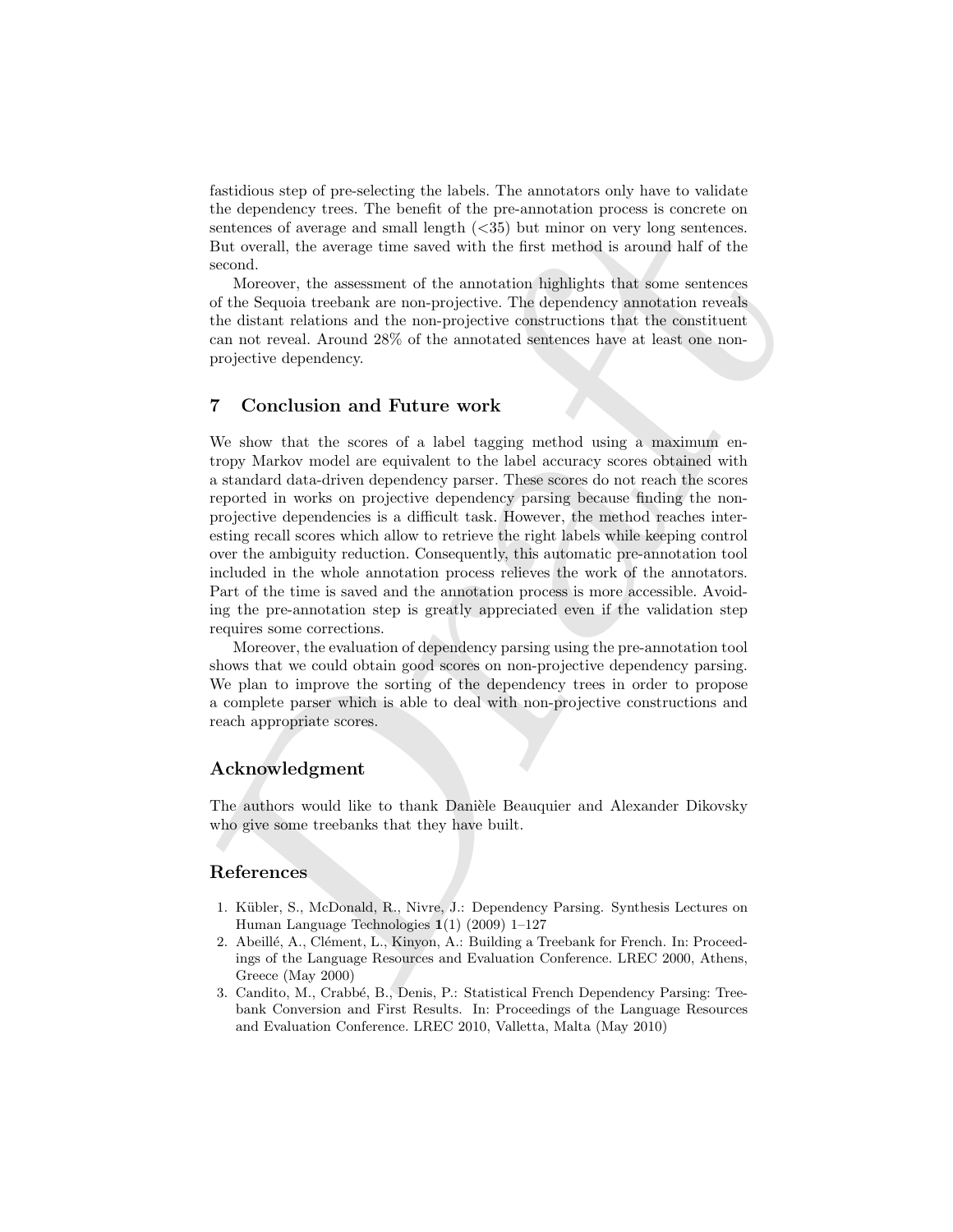- 4. Dikovsky, A.: Categorial Dependency Grammars: from Theory to Large Scale Grammars. In: Proceedings of the International Conference on Dependency Linguistics. DEPLING 2011 (September 2011)
- 5. Alfared, R., Béchet, D., Dikovsky, A.: CDG Lab: a Toolbox for Dependency Grammars and Dependency Treebanks Development. In: Proceedings of the International Conference on Dependency Linguistics. DEPLING 2011, Barcelona, Spain (September 2011) 272–281
- 6. Buchholz, S., Marsi, E.: CoNLL-X Shared Task on Multilingual Dependency Parsing. In: Proceedings of the Tenth Conference on Computational Natural Language Learning (CoNLL-X), New York City, Association for Computational Linguistics (June 2006) 149–164
- 7. Marcus, M.P., Marcinkiewicz, M.A., Santorini, B.: Building a Large Annotated Corpus of English: the Penn Treebank. Comput. Linguist. 19(2) (June 1993) 313– 330
- 8. Hajič, J., Hajičová, E., Pajas, P., Panevová, J., Sgall, P., Hladká, B.V.: Prague Dependency Treebank 1.0 (Final Production Label) (2001)
- 9. Nivre, J., Hall, J., Nilsson, J., Chanev, A., Eryigit, G., Kbler, S., Marinov, S., Marsi, E.: MaltParser: A Language-Independent System for Data-Driven Dependency Parsing. Natural Language Engineering 13 (6 2007) 95–135
- 10. Green, N., Larasati, S.D., Žabokrtský, Z.: Indonesian Dependency Treebank: Annotation and Parsing. In: Proceedings of the 26th Pacific Asia Conference on Language, Information, and Computation. PACLIC 2012, Bali, Indonesia (November 2012) 137–145
- 11. McGillivray, B., Passarotti, M., Ruffolo, P.: The Index Thomisticus Treebank Project: Annotation, Parsing and Valency Lexicon. TAL 50(2) (2009) 103–127
- 12. Atalay, N.B., Oflazer, K., Say, B., Inst, I.: The Annotation Process in the Turkish Treebank. In: Proceedings of the 4th International Workshop on Linguistically Interpreted Corpora. LINC-03, Budapest, Hungary (April 2003)
- consists. The Control of the mathematical<br>and R. Redsher, D. Different Control and the proposition of the mathematical<br>and R. Redsher, D. Difference on Dependency Langley and the Mercury Control and Conference on Dependen 13. Cerisara, C., Gardent, C., Anderson, C.: Building and Exploiting a Dependency Treebank for French Radio Broadcast. In: Proceedings of the ninth international workshop on Treebanks and Linguistic Theories. TLT9, Tartu, Estonia (November 2010)
	- 14. Alfared, R., Béchet, D.: On the Adequacy of Three POS Taggers and a Dependency Parser. In: Proceedings of the 13th international conference on Computational Linguistics and Intelligent Text Processing - Volume Part I. CICLing'12, New Delhi, India (March 2012) 104–116
	- 15. Bangalore, S., Joshi, A., eds.: Complexity of Lexical Descriptions and its Relevance to Natural Language Processing: A Supertagging Approach. MIT Press (2010)
	- 16. Tesnière, L.: Éléments de syntaxe structurale. Klincksieck (1959)
	- 17. Crabbé, B., Candito, M.: Expériences d'analyse syntaxique statistique du français. In: Proceedings of the Joint Conference JEP-TALN-RECITAL 2008, Avignon, France (2008)
	- 18. Denis, P., Sagot, B.: Coupling an Annotated Corpus and a Morphosyntactic Lexicon for State-of-the-Art POS Tagging with Less Human Effort. In: Proceedings of the Pacific Asia Conference on Language, Information and Computation. PACLIC 2009, Hong Kong, China (2009)
	- 19. Ratnaparkhi, A.: A Maximum Entropy Model for Part-Of-Speech Tagging. In: Proceedings of the 1st Conference on Empirical Methods in Natural Language Processing. EMNLP 1996, Pennsylvania, USA (May 1996)